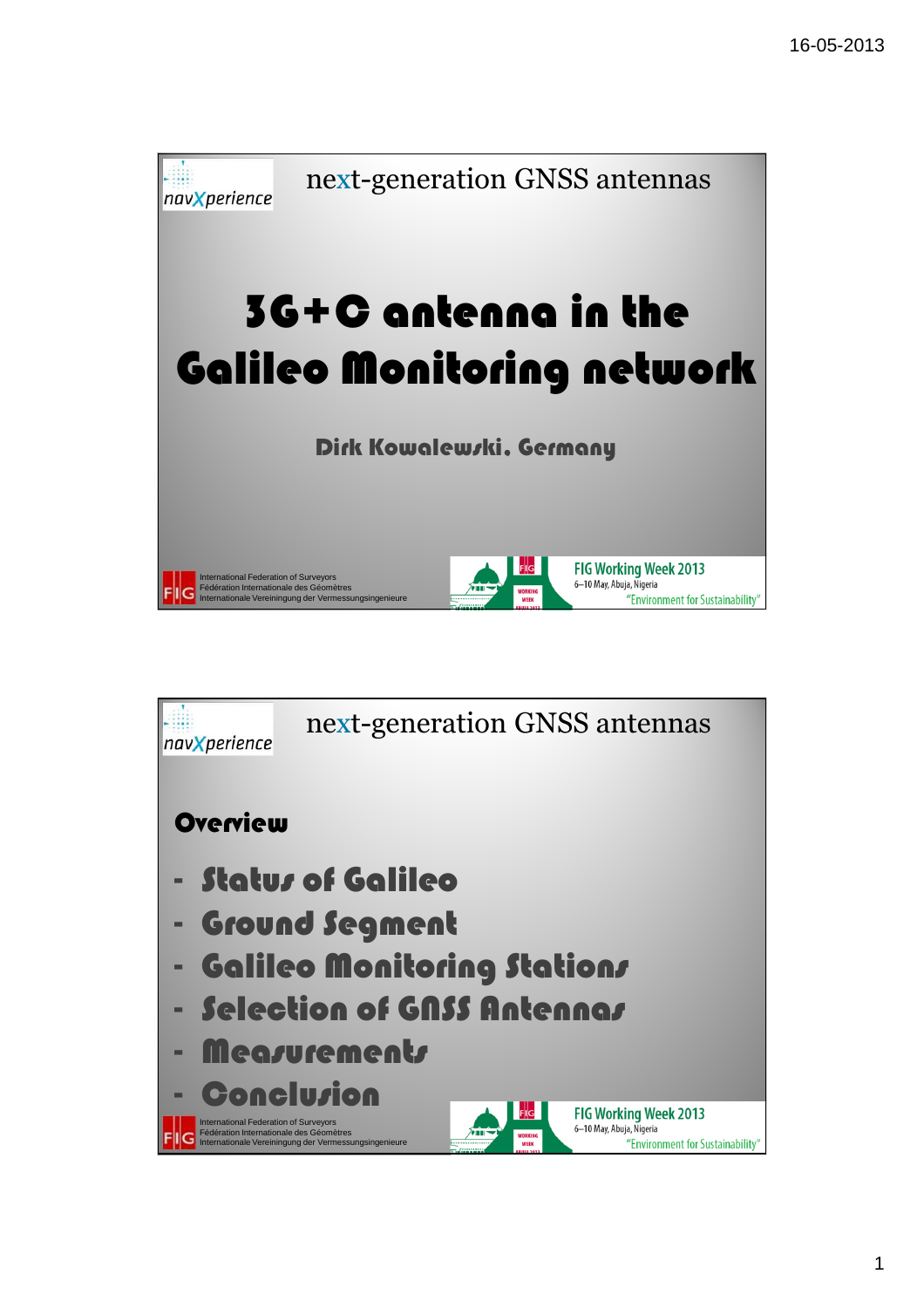

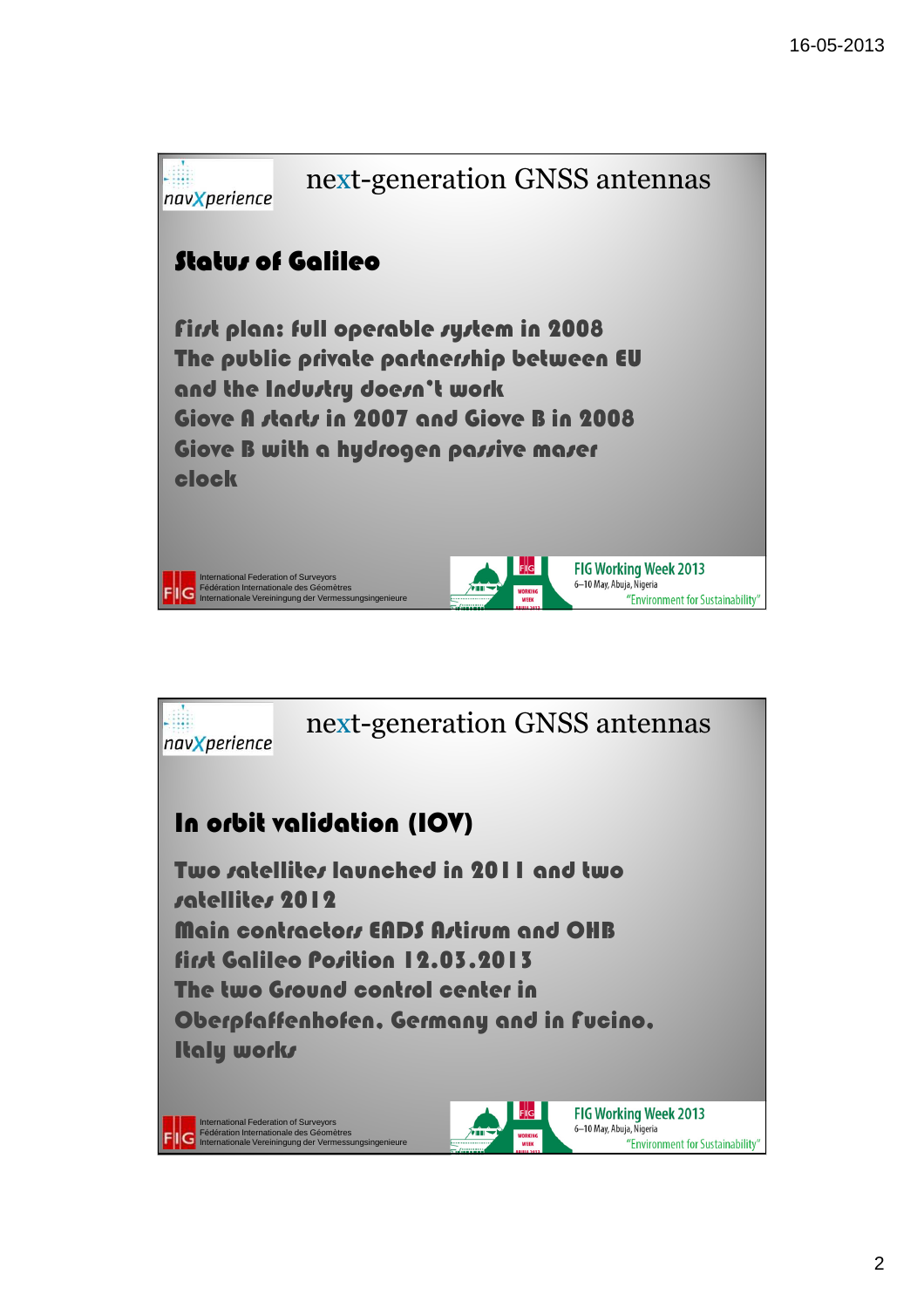

| navXperience                                                                                                                                                                                                                                                                |                                        | next-generation GNSS antennas    |                                 |                                       |  |  |  |  |
|-----------------------------------------------------------------------------------------------------------------------------------------------------------------------------------------------------------------------------------------------------------------------------|----------------------------------------|----------------------------------|---------------------------------|---------------------------------------|--|--|--|--|
| Parameter                                                                                                                                                                                                                                                                   | GIOVE-A                                | GIOVE-B                          | <b>IOV</b>                      | OHC                                   |  |  |  |  |
| Launch mass                                                                                                                                                                                                                                                                 | 602 kg                                 | 530 kg                           | 700 kg                          | 733 kg                                |  |  |  |  |
| Dry mass                                                                                                                                                                                                                                                                    | 550 kg                                 | 502 kg                           | 640 kg                          | 680 kg                                |  |  |  |  |
| Body size                                                                                                                                                                                                                                                                   | 1.3 m x 1.8 m<br>$x 1.65$ m            | $0.95$ m x $0.95$ m<br>$x$ 2.4 m | 2.74 m x 1.58 m<br>$x$ 1.59 $m$ | $2.5$ m x 1.2 m x<br>1.1 <sub>m</sub> |  |  |  |  |
| Solar array size                                                                                                                                                                                                                                                            | $2 \times 2 \times 1.74$ m<br>x 0.98 m | 2x4x1.5mx<br>0.8 <sub>m</sub>    | $2x2x-3mx$<br>~1~ <sub>m</sub>  | 2x2x2.5mx<br>1.1 <sub>m</sub>         |  |  |  |  |
| Span width                                                                                                                                                                                                                                                                  | $~10 \text{ m}$                        | ~10~ <sub>m</sub>                | 14.5 m                          | 14.8 m                                |  |  |  |  |
| <b>Cross section</b>                                                                                                                                                                                                                                                        | $9 \text{ m}^2$                        | $12 \text{ m}^2$                 | n/a                             | n/a                                   |  |  |  |  |
| <b>SRP</b> acceleration                                                                                                                                                                                                                                                     | $99$ nm/s <sup>2</sup>                 | $151$ nm/s <sup>2</sup>          | 113 nm/s $2$                    | n/a                                   |  |  |  |  |
|                                                                                                                                                                                                                                                                             |                                        |                                  |                                 |                                       |  |  |  |  |
| <b>FIG Working Week 2013</b><br>F  G<br><b>International Federation of Surveyors</b><br>6-10 May, Abuja, Nigeria<br>Fédération Internationale des Géomètres<br>WORKING<br>Internationale Vereiningung der Vermessungsingenieure<br>"Environment for Sustainability"<br>WFFK |                                        |                                  |                                 |                                       |  |  |  |  |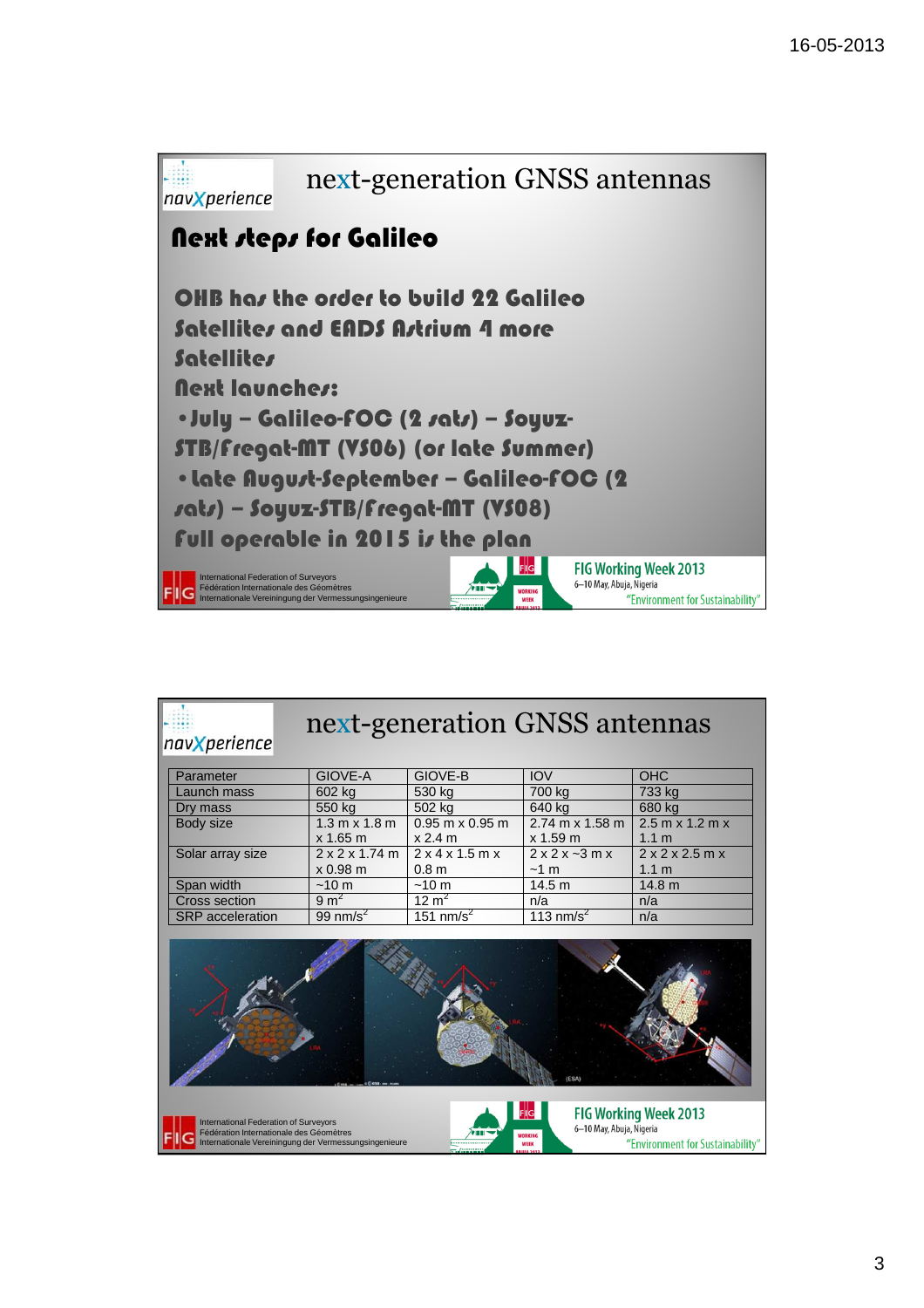| next-generation GNSS antennas<br>navXperience                                                                                                                                                                                                                                |            |                |  |  |  |  |  |  |
|------------------------------------------------------------------------------------------------------------------------------------------------------------------------------------------------------------------------------------------------------------------------------|------------|----------------|--|--|--|--|--|--|
| <b>Ground Segment</b>                                                                                                                                                                                                                                                        |            |                |  |  |  |  |  |  |
|                                                                                                                                                                                                                                                                              | <b>GPS</b> | <b>Galileo</b> |  |  |  |  |  |  |
| <b>Sensor Station</b>                                                                                                                                                                                                                                                        | 6          | 40 (GSS)       |  |  |  |  |  |  |
| <b>Uplink Station</b>                                                                                                                                                                                                                                                        | 3          | (ULS)<br>9     |  |  |  |  |  |  |
| <b>TTC Stations</b>                                                                                                                                                                                                                                                          |            | (TTC)<br>5     |  |  |  |  |  |  |
| <b>Control Center</b>                                                                                                                                                                                                                                                        | 1          | (GCC)<br>2     |  |  |  |  |  |  |
| <b>Sensor Stations:</b><br>orbit determination and time synchronization<br><b>Uplink Stations:</b><br>send navigation and integrity signals<br><b>TTC* Stations:</b><br>13 m antenna dish for telematics and remote control<br><i>*TTC - Telemetry, Tracking and Command</i> |            |                |  |  |  |  |  |  |
|                                                                                                                                                                                                                                                                              |            |                |  |  |  |  |  |  |
| <b>FIG Working Week 2013</b><br><b>International Federation of Surveyors</b><br>6-10 May, Abuja, Nigeria<br>Fédération Internationale des Géomètres<br><b>WORKING</b><br>"Environment for Sustainability"<br>Internationale Vereiningung der Vermessungsingenieure<br>WEEK   |            |                |  |  |  |  |  |  |

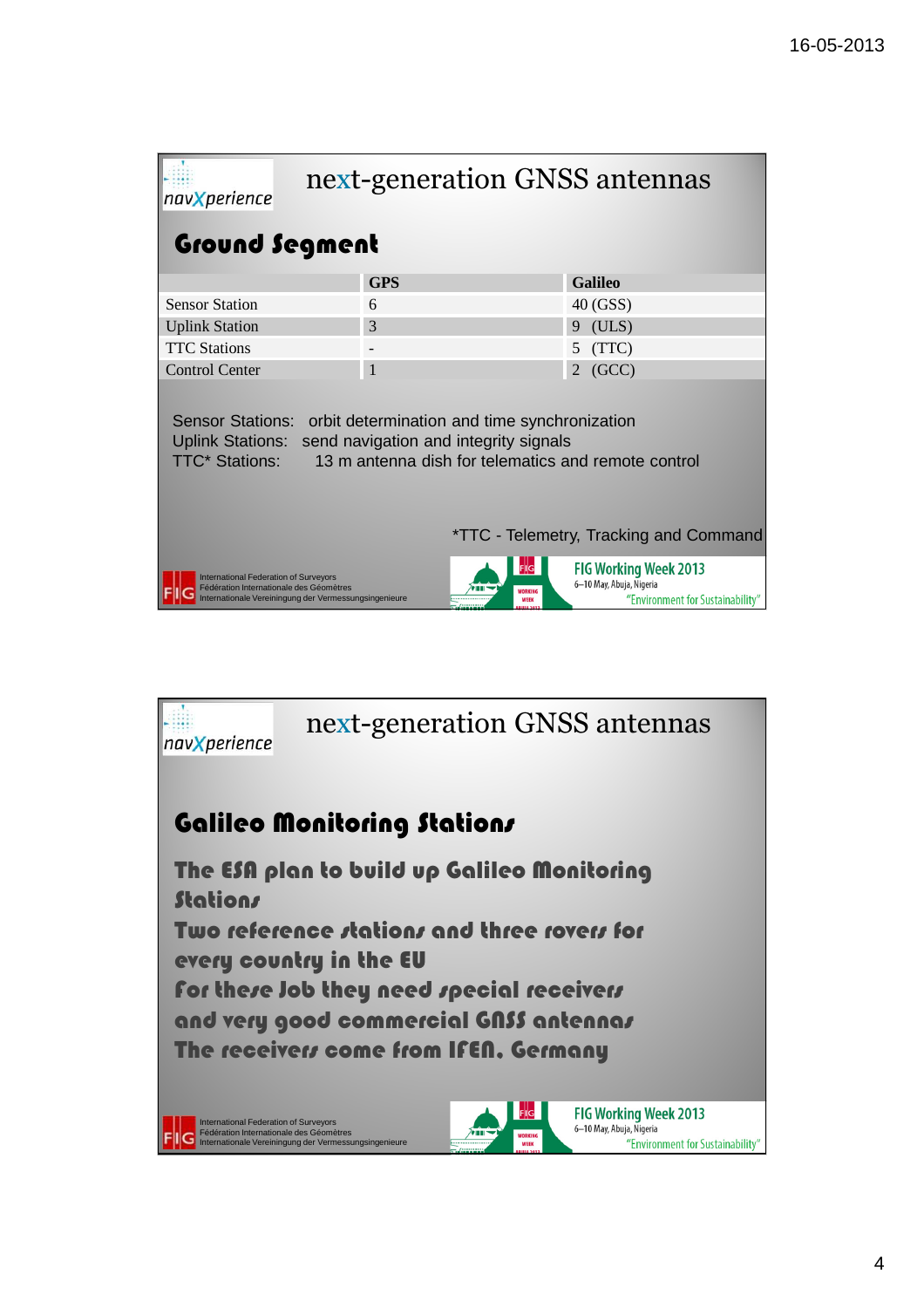

|                                   | next-generation GNSS antennas<br>nav <b>X</b> perience                                                                                                                                                                                                                             |                 |                  |                                                                           |  |  |  |  |
|-----------------------------------|------------------------------------------------------------------------------------------------------------------------------------------------------------------------------------------------------------------------------------------------------------------------------------|-----------------|------------------|---------------------------------------------------------------------------|--|--|--|--|
| <b>Compare the technical data</b> |                                                                                                                                                                                                                                                                                    |                 |                  |                                                                           |  |  |  |  |
|                                   |                                                                                                                                                                                                                                                                                    | Zephyr Geod. II | AR10             | $3G+C$                                                                    |  |  |  |  |
|                                   | <b>Tracking all signals</b>                                                                                                                                                                                                                                                        | <b>Yes</b>      | <b>Yes</b>       | <b>Yes</b>                                                                |  |  |  |  |
|                                   | Minimum phase v.                                                                                                                                                                                                                                                                   | <b>Yes</b>      | <b>Yes</b>       | <b>Yes</b>                                                                |  |  |  |  |
|                                   | <b>Polarization</b>                                                                                                                                                                                                                                                                | <b>RHCP</b>     | <b>RHCP</b>      | <b>RHCP</b>                                                               |  |  |  |  |
|                                   | <b>Power</b>                                                                                                                                                                                                                                                                       | 3.5 to 20 V     | 3.3 to 12 V      | 3.3 to 20 V                                                               |  |  |  |  |
|                                   | Antenna gain                                                                                                                                                                                                                                                                       | 50 dB           | 29 dB            | 29 dB the $3G+C$<br>42 dB the $3G+C$ marine<br>48 dB the $3G+C$ reference |  |  |  |  |
|                                   | <b>Axial Ratio (Zenit)</b>                                                                                                                                                                                                                                                         | 2 dB            | $1.4$ dB         | 3 dB                                                                      |  |  |  |  |
|                                   | <b>Vibration rating</b>                                                                                                                                                                                                                                                            | MIL-STD 810f    | <b>ISO9022-3</b> | MIL-STD 810f                                                              |  |  |  |  |
|                                   | Weight                                                                                                                                                                                                                                                                             | $1.36$ kg       | $1.12$ kg        | $0.38$ kg                                                                 |  |  |  |  |
|                                   |                                                                                                                                                                                                                                                                                    |                 |                  |                                                                           |  |  |  |  |
|                                   | <b>FIG Working Week 2013</b><br>F  G<br><b>International Federation of Surveyors</b><br>6-10 May, Abuja, Nigeria<br>Fédération Internationale des Géomètres<br>WORKING<br>Internationale Vereiningung der Vermessungsingenieure<br>"Environment for Sustainability"<br><b>WEEK</b> |                 |                  |                                                                           |  |  |  |  |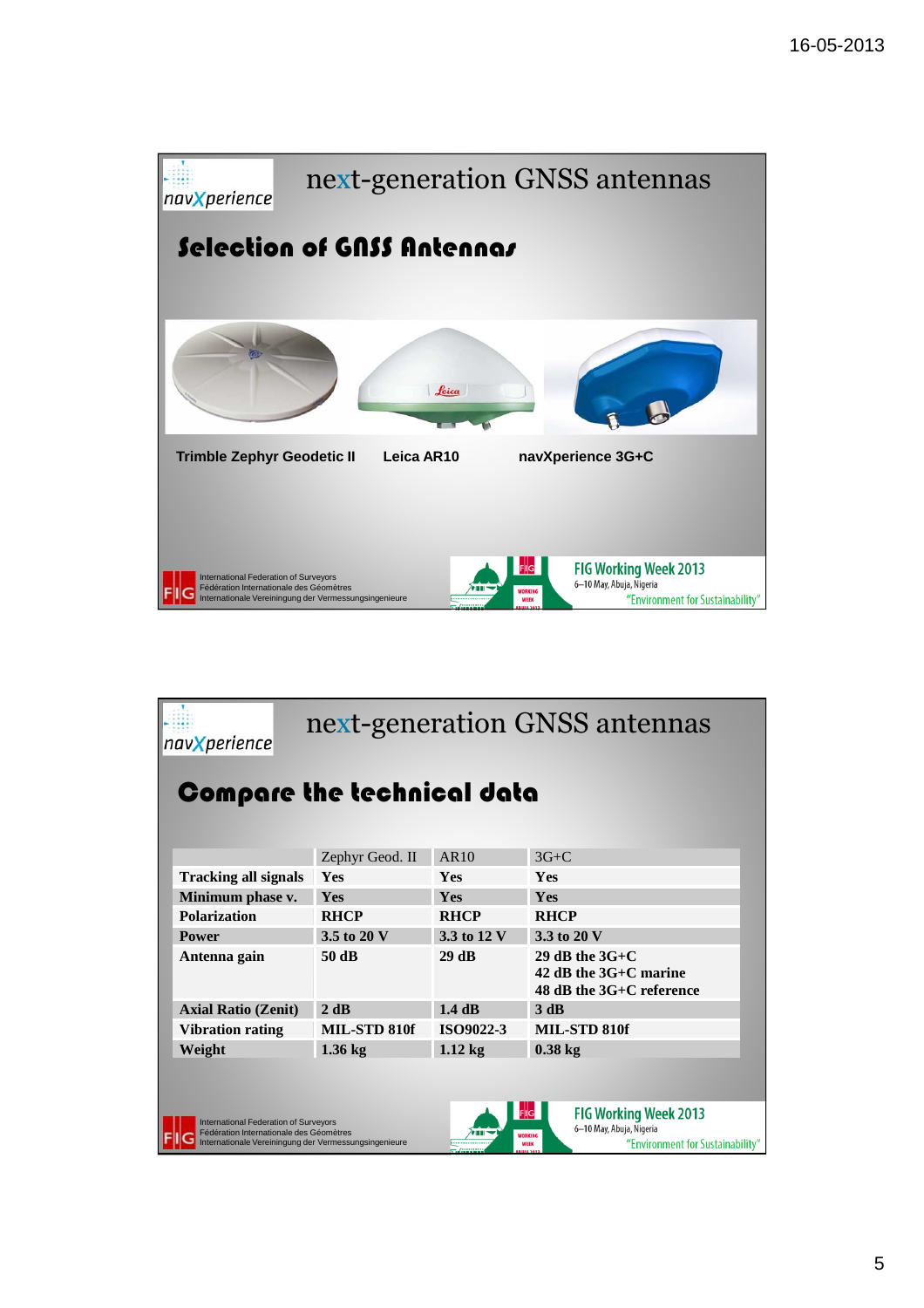

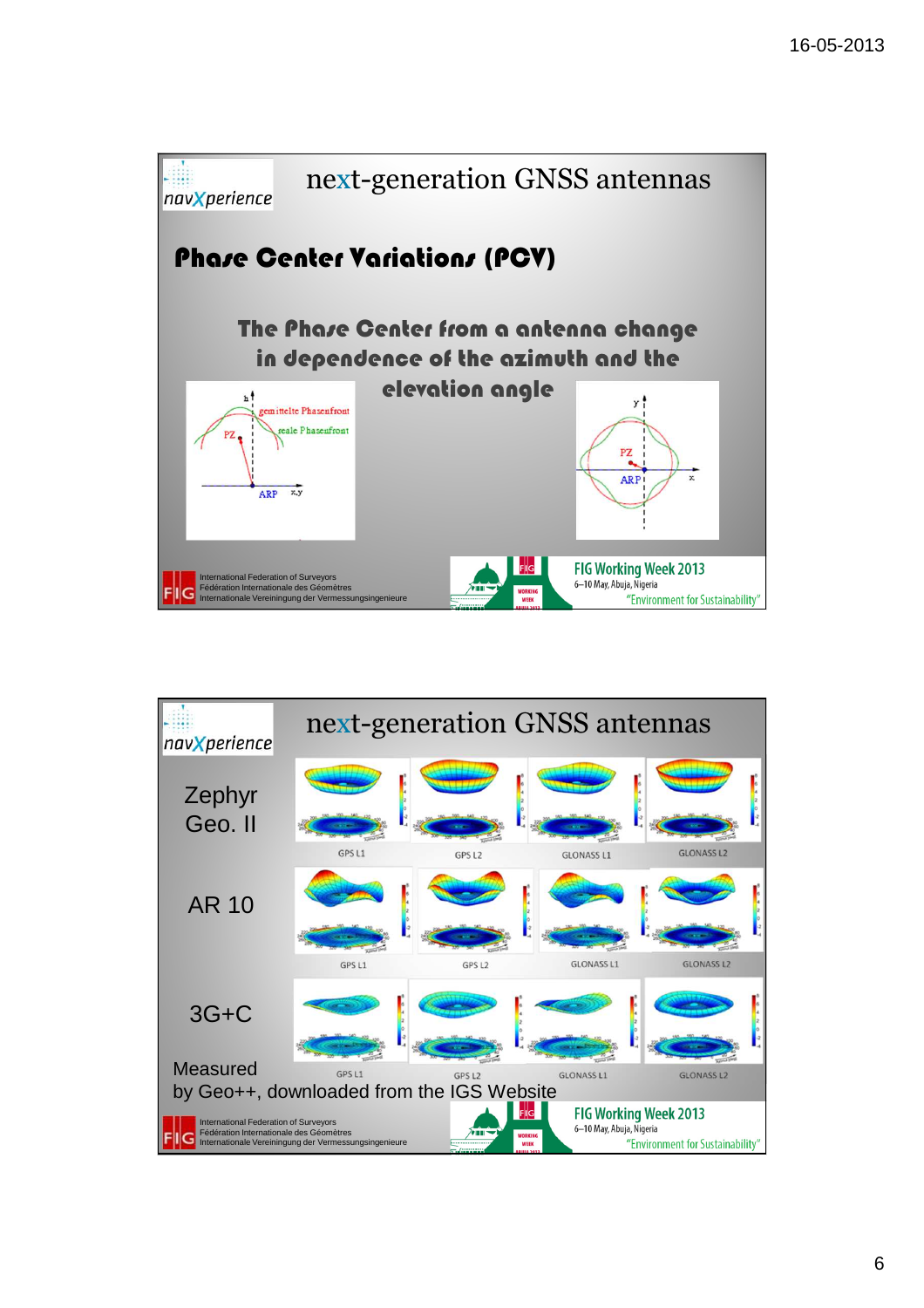

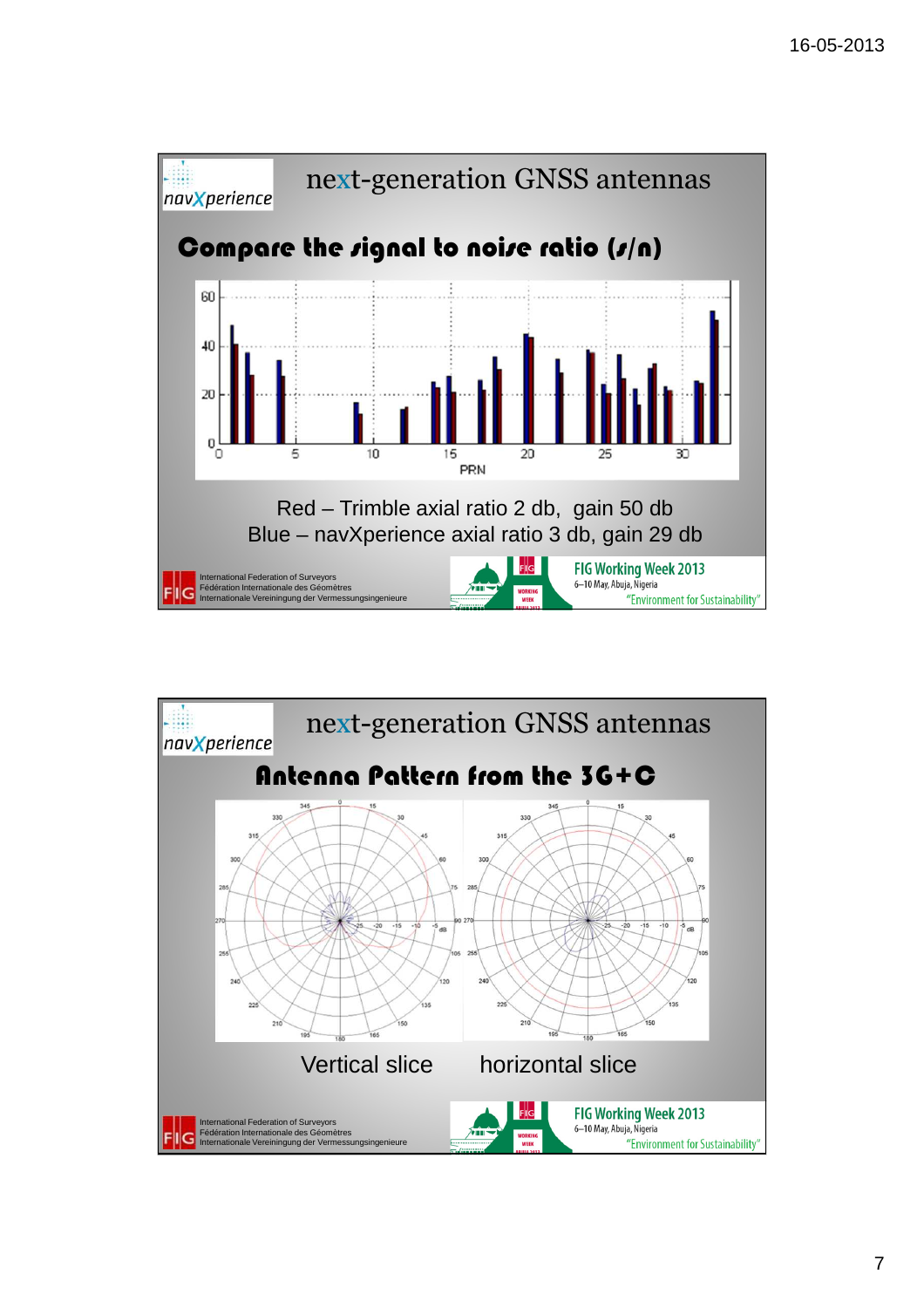

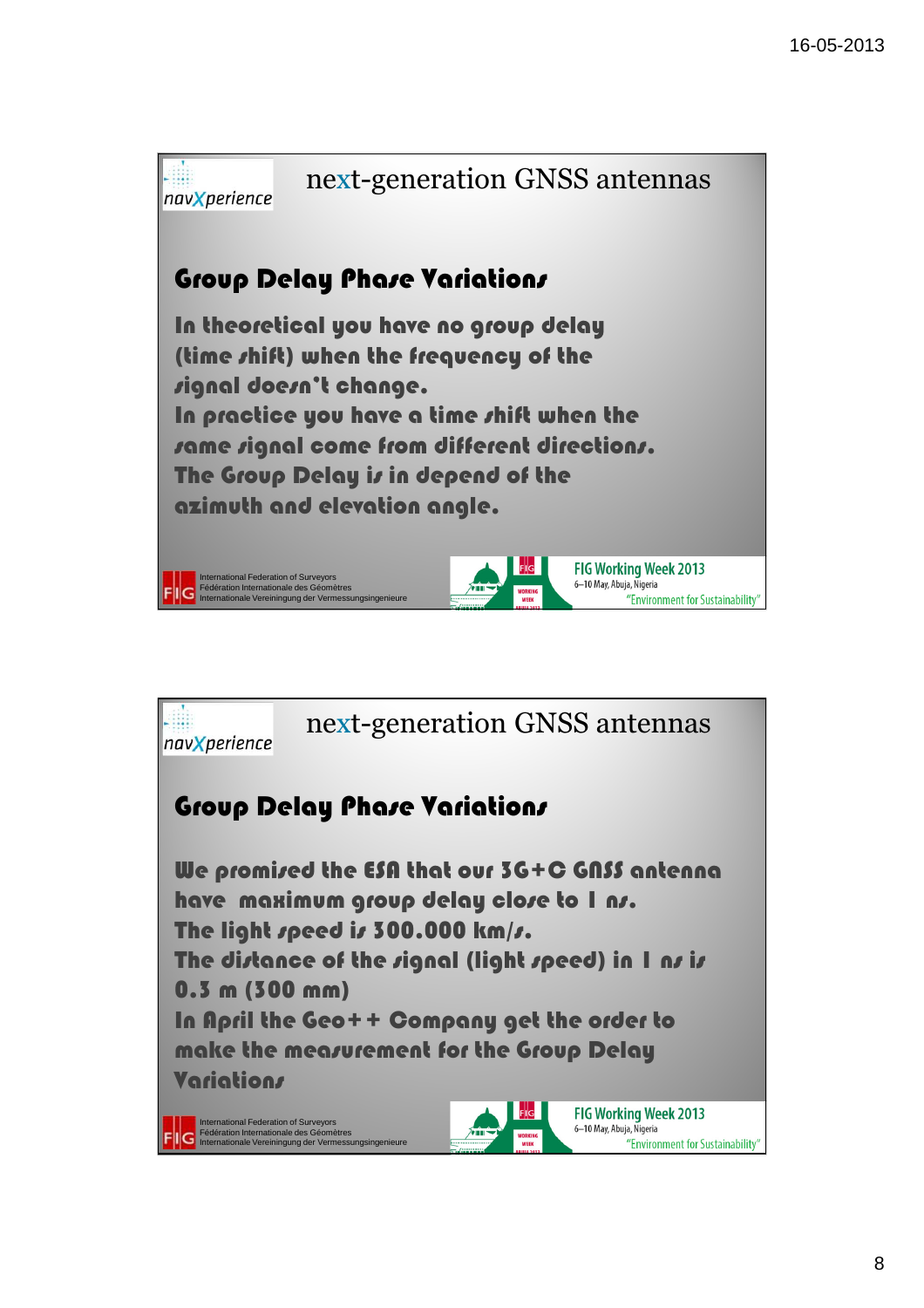|                |                                                                                                                                                  | navXperience                                                                                                                                           |                                                                                                                                                                   | next-generation GNSS antennas                                                                                                                                               |                                                                                                                                                                     |                                                                                                                                                                      |              |                                                                                                                                                                      |                                                                                                                                                                      |                                                                                                                                                                                                                 |                                                                                                                                                                      |  |
|----------------|--------------------------------------------------------------------------------------------------------------------------------------------------|--------------------------------------------------------------------------------------------------------------------------------------------------------|-------------------------------------------------------------------------------------------------------------------------------------------------------------------|-----------------------------------------------------------------------------------------------------------------------------------------------------------------------------|---------------------------------------------------------------------------------------------------------------------------------------------------------------------|----------------------------------------------------------------------------------------------------------------------------------------------------------------------|--------------|----------------------------------------------------------------------------------------------------------------------------------------------------------------------|----------------------------------------------------------------------------------------------------------------------------------------------------------------------|-----------------------------------------------------------------------------------------------------------------------------------------------------------------------------------------------------------------|----------------------------------------------------------------------------------------------------------------------------------------------------------------------|--|
|                |                                                                                                                                                  |                                                                                                                                                        |                                                                                                                                                                   | <b>Results of Group Delay measurements</b>                                                                                                                                  |                                                                                                                                                                     |                                                                                                                                                                      |              |                                                                                                                                                                      |                                                                                                                                                                      |                                                                                                                                                                                                                 |                                                                                                                                                                      |  |
|                |                                                                                                                                                  | $90^\circ$<br>$85^\circ$                                                                                                                               | $80^\circ$                                                                                                                                                        | $75^\circ$<br>$70^{\circ}$                                                                                                                                                  | $65^{\circ}$                                                                                                                                                        | $60^{\circ}$                                                                                                                                                         | $55^{\circ}$ | $50^\circ$                                                                                                                                                           |                                                                                                                                                                      |                                                                                                                                                                                                                 |                                                                                                                                                                      |  |
|                | G <sub>02</sub><br>$+8.68$<br><b>NOAZI</b><br>0.0<br>5.0<br>10.0<br>15.0<br>20.0<br>25.0<br>30.0<br>35.0<br>40.0<br>45.0<br>50.0<br>55.0<br>60.0 | $+0.00$<br>$+0.00$<br>$+0.00$<br>$+0.00$<br>$+0.00$<br>$+0.00$<br>$+0.00$<br>$+0.00$<br>$+0.00$<br>$+0.00$<br>$+0.00$<br>$+0.00$<br>$+0.00$<br>$+0.00$ | $+0.55$<br>$-0.88$<br>$-5.55$<br>$-5.50$<br>$-5.41$<br>$-5.27$<br>$-5.08$<br>$-4.85$<br>$-4.58$<br>$-4.26$<br>$-3.92$<br>$-3.54$<br>$-3.14$<br>$-2.72$<br>$-2.29$ | $+129.95$<br>$-3.33$<br>$-11.86$<br>$-11.93$<br>$-11.89$<br>$-11.74$<br>$-11.48$<br>$-11.10$<br>$-10.61$<br>$-10.02$<br>$-9.34$<br>$-8.58$<br>$-7.75$<br>$-6.87$<br>$-5.96$ | $-6.88$<br>$-17.04$<br>$-17.40$<br>$-17.61$<br>$-17.65$<br>$-17.53$<br>$-17.22$<br>$-16.75$<br>$-16.10$<br>$-15.30$<br>$-14.35$<br>$-13.28$<br>$-12.10$<br>$-10.84$ | $-10.99$<br>$-20.03$<br>$-20.71$<br>$-21.25$<br>$-21.61$<br>$-21.81$<br>$-21.83$<br>$-21.67$<br>$-21.31$<br>$-20.76$<br>$-20.02$<br>$-19.07$<br>$-17.94$<br>$-16.64$ |              | $-15.35$<br>$-21.05$<br>$-21.92$<br>$-22.71$<br>$-23.40$<br>$-23.99$<br>$-24.49$<br>$-24.86$<br>$-25.08$<br>$-25.13$<br>$-24.96$<br>$-24.54$<br>$-23.85$<br>$-22.87$ | $-19.86$<br>$-21.34$<br>$-22.25$<br>$-23.18$<br>$-24.12$<br>$-25.06$<br>$-26.01$<br>$-26.94$<br>$-27.80$<br>$-28.54$<br>$-29.08$<br>$-29.36$<br>$-29.31$<br>$-28.88$ | START OF FREQUENCY<br>NORTH / EAST / UP<br>$-24.53$<br>$-22.32$<br>$-23.30$<br>$-24.38$<br>$-25.54$<br>$-26.77$<br>$-28.03$<br>$-29.31$<br>$-30.56$<br>$-31.72$<br>$-32.72$<br>$-33.48$<br>$-33.92$<br>$-33.96$ | $-29.08$<br>$-24.58$<br>$-25.91$<br>$-27.39$<br>$-28.92$<br>$-30.43$<br>$-31.86$<br>$-33.17$<br>$-34.36$<br>$-35.39$<br>$-36.25$<br>$-36.92$<br>$-37.34$<br>$-37.49$ |  |
| The unit is mm |                                                                                                                                                  |                                                                                                                                                        |                                                                                                                                                                   |                                                                                                                                                                             |                                                                                                                                                                     |                                                                                                                                                                      |              |                                                                                                                                                                      |                                                                                                                                                                      |                                                                                                                                                                                                                 |                                                                                                                                                                      |  |
|                |                                                                                                                                                  |                                                                                                                                                        | <b>International Federation of Surveyors</b><br>Fédération Internationale des Géomètres                                                                           | Internationale Vereiningung der Vermessungsingenieure                                                                                                                       |                                                                                                                                                                     |                                                                                                                                                                      |              | F  G<br><b>WORKING</b><br><b>WEEK</b>                                                                                                                                | 6-10 May, Abuja, Nigeria                                                                                                                                             | <b>FIG Working Week 2013</b>                                                                                                                                                                                    | "Environment for Sustainability"                                                                                                                                     |  |

| next-generation GNSS antennas<br>navXperience                                                                                                                                                                                                                                                                                                                                                                                                                                                                                                                                                                                                                                                                                                |                                                                                                                                                                                                                                                                                                                                                                                                                                                                                              |                                                                                                                                                                                                                                                                                                                                                                                                                                                                        |                                                                                                                                                                                                                                                                                                                                                                                                                                                                                                                                                                                                                                                                                                                                |  |  |  |  |
|----------------------------------------------------------------------------------------------------------------------------------------------------------------------------------------------------------------------------------------------------------------------------------------------------------------------------------------------------------------------------------------------------------------------------------------------------------------------------------------------------------------------------------------------------------------------------------------------------------------------------------------------------------------------------------------------------------------------------------------------|----------------------------------------------------------------------------------------------------------------------------------------------------------------------------------------------------------------------------------------------------------------------------------------------------------------------------------------------------------------------------------------------------------------------------------------------------------------------------------------------|------------------------------------------------------------------------------------------------------------------------------------------------------------------------------------------------------------------------------------------------------------------------------------------------------------------------------------------------------------------------------------------------------------------------------------------------------------------------|--------------------------------------------------------------------------------------------------------------------------------------------------------------------------------------------------------------------------------------------------------------------------------------------------------------------------------------------------------------------------------------------------------------------------------------------------------------------------------------------------------------------------------------------------------------------------------------------------------------------------------------------------------------------------------------------------------------------------------|--|--|--|--|
| <b>Results of Group Delay measurements</b>                                                                                                                                                                                                                                                                                                                                                                                                                                                                                                                                                                                                                                                                                                   |                                                                                                                                                                                                                                                                                                                                                                                                                                                                                              |                                                                                                                                                                                                                                                                                                                                                                                                                                                                        |                                                                                                                                                                                                                                                                                                                                                                                                                                                                                                                                                                                                                                                                                                                                |  |  |  |  |
| $45^\circ$                                                                                                                                                                                                                                                                                                                                                                                                                                                                                                                                                                                                                                                                                                                                   | $40^{\circ}$ 35° 30° 25° 20° 15° 10°                                                                                                                                                                                                                                                                                                                                                                                                                                                         | $5^\circ$<br>$0^{\circ}$                                                                                                                                                                                                                                                                                                                                                                                                                                               |                                                                                                                                                                                                                                                                                                                                                                                                                                                                                                                                                                                                                                                                                                                                |  |  |  |  |
| $-37.80$<br>$-33.82$<br>$-37.21$<br>$-35.72$<br>$-40.03$<br>$-40.21$<br>$-37.27$<br>$-41.96$<br>$-42.08$<br>$-38.40$<br>$-42.93$<br>$-43.17$<br>$-43.14$<br>$-43.27$<br>$-39.13$<br>$-39.50$<br>$-42.69$<br>$-42.46$<br>$-39.60$<br>$-40.97$<br>$-41.77$<br>$-39.50$<br>$-40.60$<br>$-39.08$<br>$-37.11$<br>$-39.30$<br>$-39.41$<br>$-39.03$<br>$-38.38$<br>$-35.38$<br>$-38.71$<br>$-37.62$<br>$-34.12$<br>$-38.32$<br>$-37.17$<br>$-33.45$<br>$-36.97$<br>$-37.79$<br>$-33.36$<br>$-36.89$<br>$-33.75$<br>$-37.05$<br>$-36.03$<br>$-36.75$<br>$-34.38$<br>$-34.69$<br>$-36.38$<br>$-35.00$<br>$-33.00$<br>$-35.61$<br>$-35.33$<br>$-31.01$<br>$-34.35$<br>$-35.16$<br>$-32.59$<br>$-34.38$<br>$-28.80$<br>$-32.99$<br>$-26.51$<br>$-30.44$ | $-12.25$<br>$-28.89$<br>$-31.67$<br>$-14.23$<br>$-34.00$<br>$-16.53$<br>$-18.83$<br>$-35.60$<br>$-36.32$<br>$-20.79$<br>$-36.12$<br>$-22.16$<br>$-35.10$<br>$-22.78$<br>$-33.50$<br>$-22.66$<br>$-31.60$<br>$-21.91$<br>$-20.75$<br>$-29.74$<br>$-28.23$<br>$-19.49$<br>$-27.29$<br>$-18.40$<br>$-27.03$<br>$-17.73$<br>$-27.41$<br>$-17.62$<br>$-28.30$<br>$-18.08$<br>$-29.44$<br>$-19.03$<br>$-30.56$<br>$-20.28$<br>$-21.58$<br>$-31.38$<br>$-22.70$<br>$-31.70$<br>$-23.45$<br>$-31.43$ | $+9.50$<br>$+29.56$<br>$+9.05$<br>$+30.71$<br>$+7.32$<br>$+30.14$<br>$+28.12$<br>$+4.65$<br>$+1.53$<br>$+25.13$<br>$-1.58$<br>$+21.69$<br>$-4.22$<br>$+18.35$<br>$-6.10$<br>$+15.53$<br>$-7.09$<br>$+13.52$<br>$-7.22$<br>$+12.41$<br>$+12.13$<br>$-6.67$<br>$+12.43$<br>$-5.74$<br>$+13.01$<br>$-4.77$<br>$-4.05$<br>$+13.51$<br>$-3.81$<br>$+13.67$<br>$-4.15$<br>$+13.31$<br>$-5.03$<br>$+12.38$<br>$-6.31$<br>$+10.99$<br>$-7.76$<br>$+9.36$<br>$-9.13$<br>$+7.76$ | $+39.32$<br>$+31.24$<br>$+1.62$<br>$+30.59$<br>$+40.90$<br>$-5.06$<br>$+41.78$<br>$+32.59$<br>$-2.91$<br>$+37.10$<br>$+42.05$<br>$+7.61$<br>$+43.60$<br>$+24.93$<br>$+41.90$<br>$+51.32$<br>$+46.60$<br>$+41.50$<br>$+59.29$<br>$+41.01$<br>$+69.64$<br>$+40.52$<br>$+66.49$<br>$+90.95$<br>$+40.07$<br>$+71.97$<br>$+107.78$<br>$+75.03 + 118.05$<br>$+39.58$<br>$+38.97$<br>$+75.23$<br>$+120.66$<br>$+38.08$<br>$+72.52 + 112.33$<br>$+36.78$<br>$+67.19 +103.61$<br>$+35.01$<br>$+59.81$<br>$+86.66$<br>$+51.22$<br>$+32.74$<br>$+66.95$<br>$+42.32$<br>$+30.08$<br>$+46.91$<br>$+34.02$<br>$+28.78$<br>$+27.20$<br>$+27.10$<br>$+24.38$<br>$+14.31$<br>$+21.89$<br>$+22.11$<br>$+4.56$<br>$+20.02$<br>$+19.33$<br>$-0.20$ |  |  |  |  |
| 120 mm was the max. $\approx 0.4$ ns<br>The unit is mm                                                                                                                                                                                                                                                                                                                                                                                                                                                                                                                                                                                                                                                                                       |                                                                                                                                                                                                                                                                                                                                                                                                                                                                                              |                                                                                                                                                                                                                                                                                                                                                                                                                                                                        |                                                                                                                                                                                                                                                                                                                                                                                                                                                                                                                                                                                                                                                                                                                                |  |  |  |  |
| F  G<br><b>FIG Working Week 2013</b><br>International Federation of Surveyors<br>6-10 May, Abuja, Nigeria<br>Fédération Internationale des Géomètres<br><b>WORKING</b><br>Internationale Vereiningung der Vermessungsingenieure<br>"Environment for Sustainability"<br><b>WEEK</b>                                                                                                                                                                                                                                                                                                                                                                                                                                                           |                                                                                                                                                                                                                                                                                                                                                                                                                                                                                              |                                                                                                                                                                                                                                                                                                                                                                                                                                                                        |                                                                                                                                                                                                                                                                                                                                                                                                                                                                                                                                                                                                                                                                                                                                |  |  |  |  |